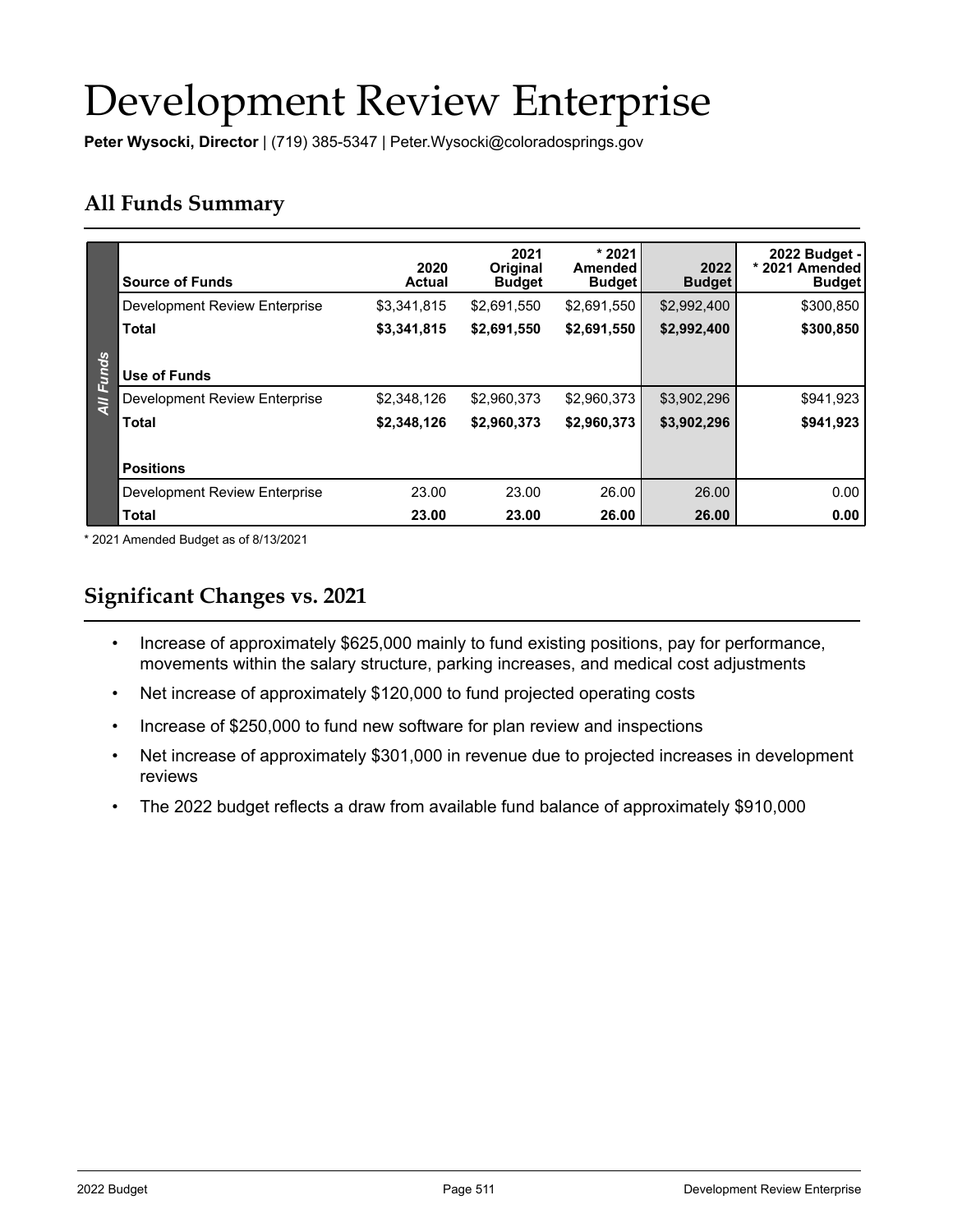## **Development Review Enterprise - Overview**

Established in 2001, the Development Review Enterprise (DRE) Division is responsible for the final implementation of City land use regulations and fire codes. The DRE:

- Reviews fire protection systems, completes fire code review for all construction, and performs fire inspections
- Reviews building permit applications for new single-family homes and additions and new commercial development
- Reviews Hillside Overlay site plans, technical documentation and building permits
- Reviews sign permit applications and conducts inspection and enforcement
- Reviews minor ministerial applications associated with building permits

There are two sections of the DRE, City Planning-Zoning and Fire Construction Services, both of which are located on the upper floor of the Pikes Peak Regional Development Center. Like other City enterprises, the DRE is 100% self-sufficient, requiring no taxpayer support.

#### **Development Review Enterprise - Organizational Chart**



- The Director position is funded as part of the Land Use Review budget in the Planning and Community Development Department. This position is not reflected in the position count in the Budget Summary on the following page.
- \*\* Fire Construction Services is managed by a Deputy Fire Marshal/Fire Captain that is not reflected in the Organizational Chart or Position Chart as the position is budgeted in, and reports to, the Division of the Fire Marshal within the Fire Department.

## **2022 Strategic Plan Update**

See the Planning and Community Development narrative for the department's 2022 Strategic Plan Update.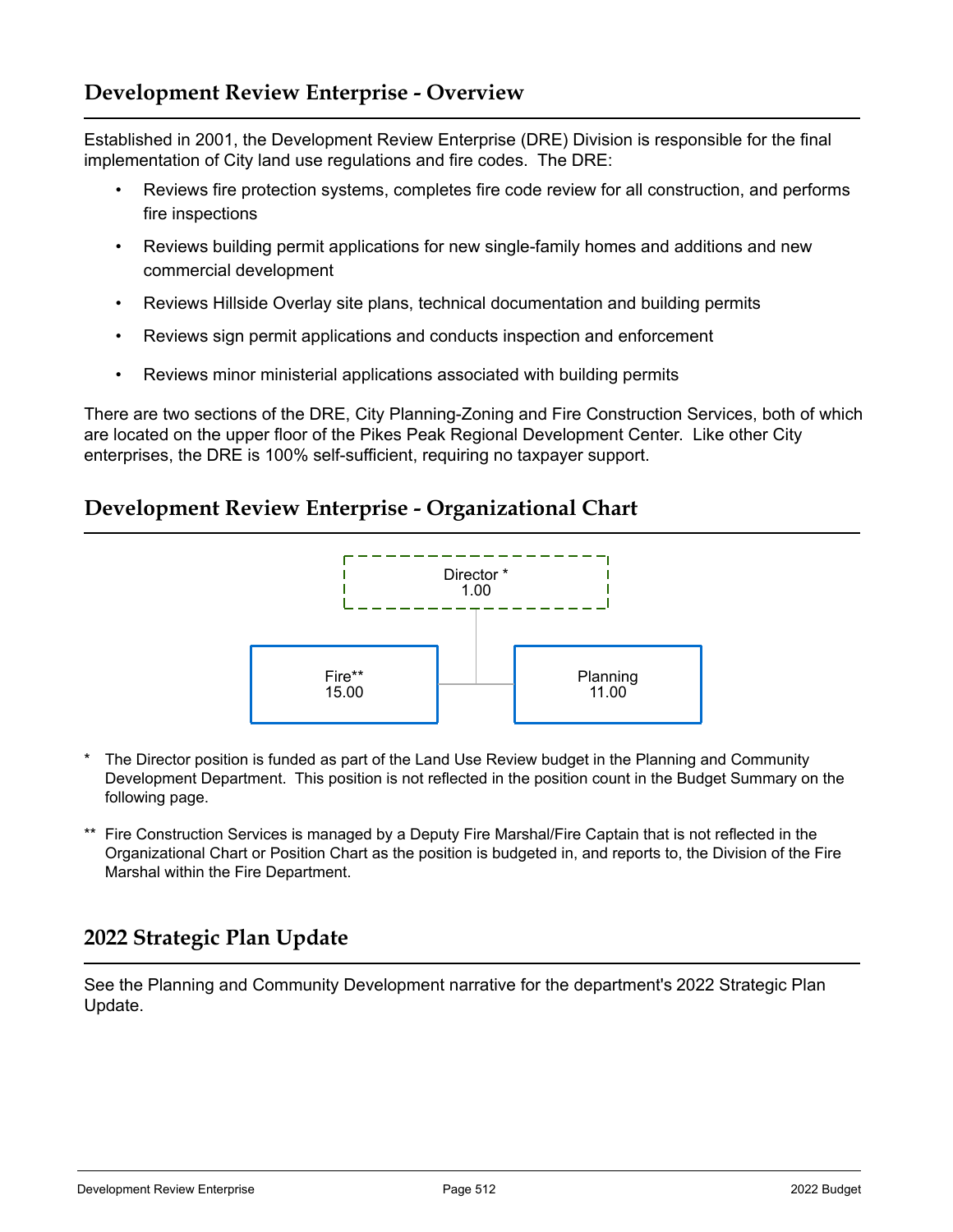The sections below provide a summary of the Budget, authorized positions, changes that occurred after the budget was implemented for 2021, and changes occurring as part of the 2022 Development Review Enterprise Budget.

#### **Development Review Enterprise Fund: Summary, Funding, and Position Changes**

|                         | <b>Source of Funds</b>                             | 2019<br><b>Actual</b> | 2020<br><b>Actual</b> | 2021<br><b>Original</b><br><b>Budget</b> | * 2021<br><b>Amended</b><br><b>Budget</b>  | 2022<br><b>Budget</b> | 2022 Budget -<br>* 2021 Amended<br><b>Budget</b>        |  |  |  |  |
|-------------------------|----------------------------------------------------|-----------------------|-----------------------|------------------------------------------|--------------------------------------------|-----------------------|---------------------------------------------------------|--|--|--|--|
|                         | Administrative<br><b>Review Fees</b><br>(Planning) | \$1.699.642           | \$1,522,819           | \$1,235,500                              | \$1,235,500                                | \$1,480,500           | \$245,000                                               |  |  |  |  |
|                         | <b>Fire Service Fees</b>                           | 1,247,513             | 1,671,121             | 1,357,050                                | 1,357,050                                  | 1,427,450             | 70,400                                                  |  |  |  |  |
|                         | Interest                                           | 129,653               | 147,875               | 99,000                                   | 99,000                                     | 84,450                | (14, 550)                                               |  |  |  |  |
|                         | <b>Total</b>                                       | \$3,076,808           | \$3,341,815           | \$2,691,550                              | \$2,691,550                                | \$2,992,400           | \$300,850                                               |  |  |  |  |
|                         |                                                    |                       |                       |                                          |                                            |                       |                                                         |  |  |  |  |
|                         | <b>Use of Funds</b>                                | 2019<br><b>Actual</b> | 2020<br><b>Actual</b> | 2021<br><b>Original</b><br><b>Budget</b> | $*2021$<br><b>Amended</b><br><b>Budget</b> | 2022<br><b>Budget</b> | <b>2022 Budget -</b><br>* 2021 Amended<br><b>Budget</b> |  |  |  |  |
|                         | Salary/Benefits/<br>Pensions                       | \$1,365,541           | \$1,766,901           | \$2,194,953                              | \$2,194,953                                | \$2,819,489           | \$624,536                                               |  |  |  |  |
|                         | Operating                                          | 303,508               | 525,212               | 711,159                                  | 657,159                                    | 1,026,807             | 369,648                                                 |  |  |  |  |
|                         | Capital Outlay                                     | 58,077                | 56.013                | 54,261                                   | 108.261                                    | 56,000                | (52, 261)                                               |  |  |  |  |
|                         | <b>Total</b>                                       | \$1,727,126           | \$2,348,126           | \$2,960,373                              | \$2,960,373                                | \$3,902,296           | \$941,923                                               |  |  |  |  |
|                         |                                                    |                       |                       |                                          |                                            |                       |                                                         |  |  |  |  |
|                         | <b>Position Title</b>                              |                       | 2020<br><b>Actual</b> | 2021<br><b>Original</b><br><b>Budget</b> | * 2021<br><b>Amended</b><br><b>Budget</b>  | 2022<br><b>Budget</b> | 2022 Budget -<br>* 2021 Amended<br><b>Budget</b>        |  |  |  |  |
| <b>Enterprise Funds</b> | <b>Administrative Assistant II</b>                 |                       | 0.00                  | 0.00                                     | 0.00                                       | 1.00                  | 1.00                                                    |  |  |  |  |
|                         | Administrative Assistant, Senior                   |                       | 0.00                  | 0.00                                     | 0.00                                       | 1.00                  | 1.00                                                    |  |  |  |  |
|                         | Fire Code Inspector I/II                           |                       | 6.00                  | 6.00                                     | 6.00                                       | 6.00                  | 0.00                                                    |  |  |  |  |
|                         | Fire Protection Engineer I/II                      |                       | 3.00                  | 3.00                                     | 3.00                                       | 3.00                  | 0.00                                                    |  |  |  |  |
|                         | Inspector I                                        |                       | 1.00                  | 1.00                                     | 1.00                                       | 1.00                  | 0.00                                                    |  |  |  |  |
|                         | Landscape Architect I                              |                       | 0.00                  | 0.00                                     | 1.00                                       | 1.00                  | 0.00                                                    |  |  |  |  |
|                         | <b>Office Specialist</b>                           |                       | 1.00                  | 1.00                                     | 1.00                                       | 0.00                  | (1.00)                                                  |  |  |  |  |
|                         | Planner I                                          |                       | 3.00                  | 3.00                                     | 3.00                                       | 3.00                  | 0.00                                                    |  |  |  |  |
|                         | Planner II                                         |                       | 1.00                  | 1.00                                     | 1.00                                       | 1.00                  | 0.00                                                    |  |  |  |  |
|                         | <b>Planning Supervisor</b>                         |                       | 0.00                  | 0.00                                     | 1.00                                       | 1.00                  | 0.00                                                    |  |  |  |  |
|                         | Planning Technician                                |                       | 2.00                  | 2.00                                     | 0.00                                       | 0.00                  | 0.00                                                    |  |  |  |  |
|                         | Planning Technician II                             |                       | 0.00                  | 0.00                                     | 3.00                                       | 3.00                  | 0.00                                                    |  |  |  |  |
|                         | <b>Principal Planner</b>                           |                       | 1.00                  | 1.00                                     | 0.00                                       | 0.00                  | 0.00                                                    |  |  |  |  |
|                         | Program Coordinator                                |                       | 1.00                  | 1.00                                     | 1.00                                       | 1.00                  | 0.00                                                    |  |  |  |  |
|                         | Senior Fire Code Inspector                         |                       | 3.00                  | 3.00                                     | 3.00                                       | 3.00                  | 0.00                                                    |  |  |  |  |
|                         | Senior Fire Protection Engineer                    |                       | 0.00                  | 0.00                                     | 1.00                                       | 1.00                  | 0.00                                                    |  |  |  |  |
|                         | Senior Office Specialist                           |                       | 1.00                  | 1.00                                     | 1.00                                       | 0.00                  | (1.00)                                                  |  |  |  |  |
|                         | <b>Total Positions</b>                             |                       | 23.00                 | 23.00                                    | 26.00                                      | 26.00                 | 0.00                                                    |  |  |  |  |

\* 2021 Amended Budget as of 8/13/2021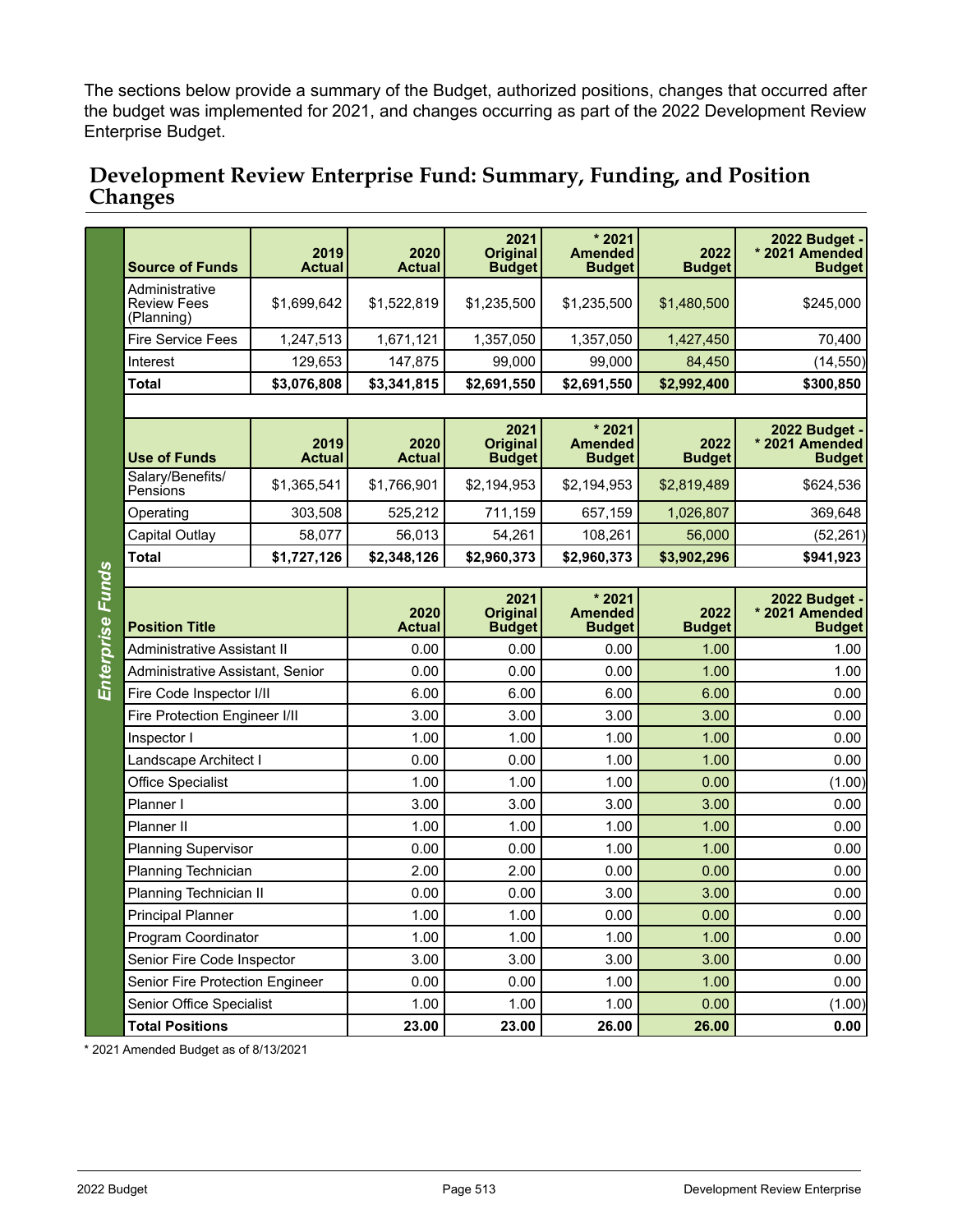# **Development Review Enterprise Fund: Summary, Funding, and Position Changes**

|                 | During 2021                                                                | * 2021 Amended -<br><b>2021 Original Budget</b> |  |  |
|-----------------|----------------------------------------------------------------------------|-------------------------------------------------|--|--|
|                 | None                                                                       | \$0                                             |  |  |
|                 | <b>Total During 2021</b>                                                   | \$0                                             |  |  |
|                 | <b>For 2022</b>                                                            | 2022 Budget -<br>* 2021 Amended Budget          |  |  |
|                 | <b>Salaries/Benefits/Pensions</b>                                          |                                                 |  |  |
|                 | Net change to fund existing positions                                      | \$423,691                                       |  |  |
| Funding Changes | Increase to fund market movement, pay for performance, and pay progression | 175,843                                         |  |  |
|                 | Increase to fund medical cost adjustments                                  | 25,002                                          |  |  |
|                 | <b>Total Salaries/Benefits/Pensions</b>                                    | \$624,536                                       |  |  |
|                 | <b>Operating</b>                                                           |                                                 |  |  |
|                 | Increase to fund parking costs for Enterprise owned vehicles               | \$360                                           |  |  |
|                 | Increase in Admin Pro Rate charges based on Cost Allocation Plan           | 113,316                                         |  |  |
|                 | Increase to fund software for plan review and inspections                  | 250,000                                         |  |  |
|                 | Net increase for other projected operating needs                           | 5,972                                           |  |  |
|                 | <b>Total Operating</b>                                                     | \$369,648                                       |  |  |
|                 | <b>Capital Outlay</b>                                                      |                                                 |  |  |
|                 | Net decrease based on projected Capital Outlay needs                       | (\$52,261)                                      |  |  |
|                 | <b>Total Capital Outlay</b>                                                | (\$52,261)                                      |  |  |
|                 | Total For 2022                                                             | \$941,923                                       |  |  |

| ပ္လိ                        | During 2021                                                                  | * 2021 Amended -<br>2021 Original Budget |
|-----------------------------|------------------------------------------------------------------------------|------------------------------------------|
| ග                           | Add 1.00 FTE to Fire Construction Services (Senior Fire Protection Engineer) | 1.00                                     |
| $\overline{\boldsymbol{a}}$ | Add 2.00 FTE to Planning (Landscape Architect, Planning Technician)          | 2.00                                     |
| <u>්ර</u>                   | <b>Total During 2021</b>                                                     | 3.00                                     |
|                             | <b>For 2022</b>                                                              | 2022 Budget -<br>* 2021 Amended Budget   |
|                             | None                                                                         | 0.00                                     |
|                             | Total For 2022                                                               | 0.00                                     |

\* 2021 Amended Budget as of 8/13/2021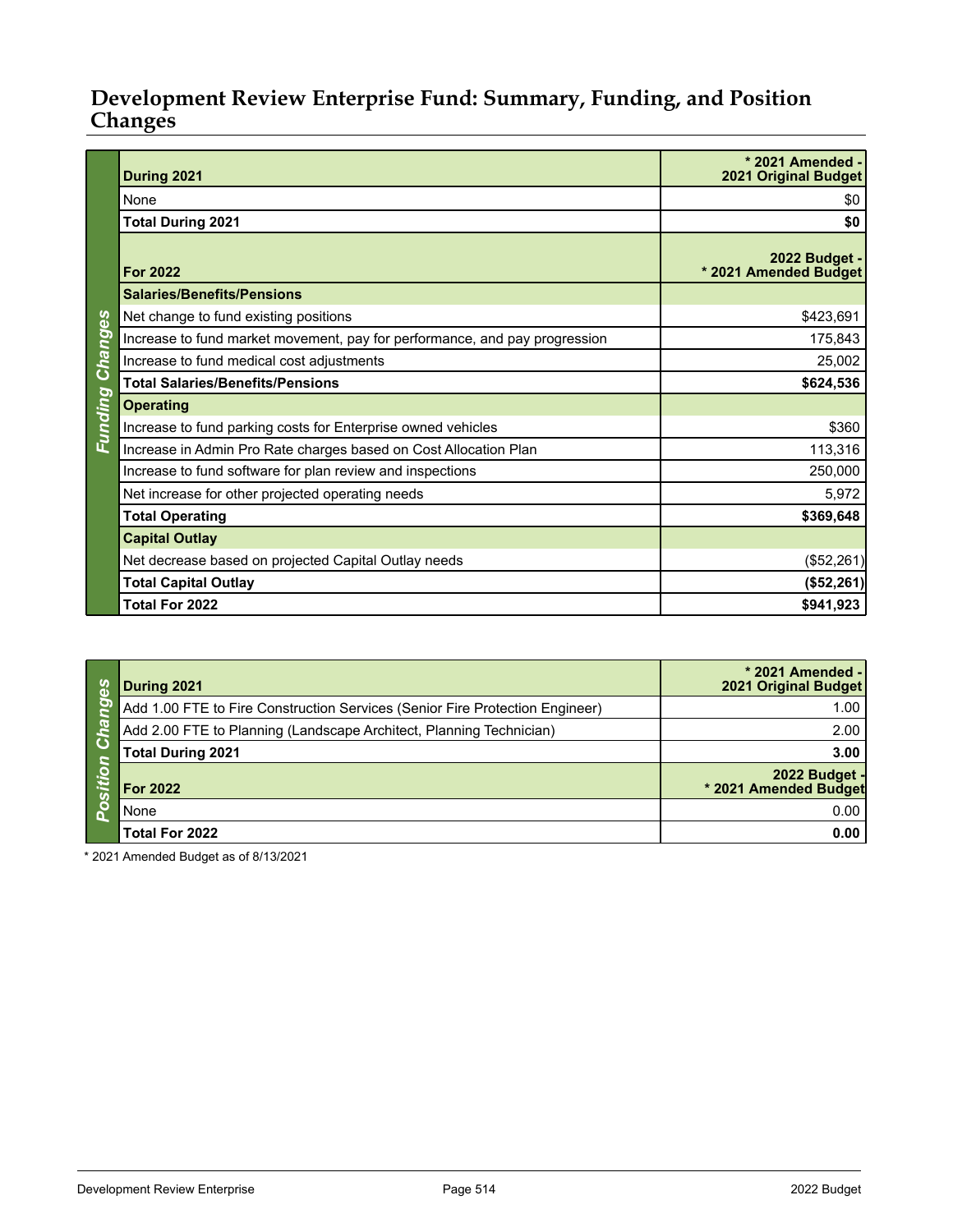## **City of Colorado Springs Budget Detail Report**

480 - DEVELOPMENT REVIEW ENTERPRISE

Development Review Enterprise

| <b>Acct # - Description</b>                                  | 2019<br><b>Actual</b> | 2020<br><b>Actual</b> | 2021<br>Original<br><b>Budget</b> | $*2021$<br><b>Amended</b><br><b>Budget</b> | 2022<br><b>Budget</b> | 2022 Budget -<br>* 2021 Amended<br><b>Budget</b> |
|--------------------------------------------------------------|-----------------------|-----------------------|-----------------------------------|--------------------------------------------|-----------------------|--------------------------------------------------|
| <b>Salaries/Benefits/Pensions</b>                            |                       |                       |                                   |                                            |                       |                                                  |
| 51205 - CIVILIAN SALARIES                                    | 941,072               | 1,249,971             | 1,504,768                         | 1,504,768                                  | 1,966,929             | 462,161                                          |
| 51210 - OVERTIME                                             | 1,949                 | 1,028                 | 2,350                             | 2,350                                      | 2,350                 | 0                                                |
| 51220 - SEASONAL TEMPORARY                                   | 6,830                 | $\Omega$              | 30,000                            | 30,000                                     | 30,000                | 0                                                |
| 51230 - SHIFT DIFFERENTIAL                                   | 520                   | 62                    | 0                                 | 0                                          | 0                     | 0                                                |
| 51240 - RETIREMENT TERMINATION SICK                          | 3,682                 | 18,291                | $\Omega$                          | 0                                          | $\Omega$              | 0                                                |
| 51245 - RETIREMENT TERM VACATION                             | 3,952                 | 31,787                | 700                               | 700                                        | 700                   | 0                                                |
| 51260 - VACATION BUY PAY OUT                                 | 6,196                 | 11,905                | $\Omega$                          | 0                                          | $\Omega$              | 0                                                |
| 51299 - SALARIES REIMBURSEMENTS                              | 84,637                | 34,927                | 100,000                           | 100.000                                    | 100,000               | $\Omega$                                         |
| 51610 - PERA                                                 | 124,327               | 169,744               | 218,245                           | 218,245                                    | 289,281               | 71,036                                           |
| 51615 - WORKERS COMPENSATION                                 | 11,954                | 14,928                | 18,568                            | 18,568                                     | 23,652                | 5,084                                            |
| 51620 - EQUITABLE LIFE INSURANCE                             | 2,643                 | 3,474                 | 5,546                             | 5,546                                      | 6,879                 | 1,333                                            |
| 51640 - DENTAL INSURANCE                                     | 6,647                 | 8,132                 | 10,679                            | 10,679                                     | 12,780                | 2,101                                            |
| 51655 - RETIRED EMP MEDICAL INS                              | 3,290                 | 3,290                 | 4,241                             | 4,241                                      | 4,241                 | 0                                                |
| 51670 - PARKING FOR EMPLOYEES                                | 0                     | 180                   | 120                               | 120                                        | 120                   | $\Omega$                                         |
| 51690 - MEDICARE                                             | 13,209                | 17.546                | 22,254                            | 22,254                                     | 28,957                | 6,703                                            |
| 51695 - CITY EPO MEDICAL PLAN                                | 25,987                | 18,751                | 20,933                            | 20,933                                     | 28,682                | 7,749                                            |
| 51696 - ADVANTAGE HD MED PLAN                                | 121,475               | 173,504               | 244,049                           | 244,049                                    | 310,168               | 66,119                                           |
| 51697 - HRA BENEFIT TO ADV MED PLAN                          | 7,171                 | 9,381                 | 12,500                            | 12,500                                     | 14,750                | 2,250                                            |
| <b>Salaries/Benefits/Pensions Total</b>                      | 1,365,541             | 1,766,901             | 2,194,953                         | 2,194,953                                  | 2,819,489             | 624,536                                          |
|                                                              |                       |                       |                                   |                                            |                       |                                                  |
| Operating                                                    | 0                     | 718                   | 0                                 | 0                                          | 0                     |                                                  |
| 52105 - MISCELLANEOUS OPERATING<br>52110 - OFFICE SUPPLIES   | 11,987                | 2,946                 | 2,250                             | 2,250                                      | 2,319                 | 0<br>69                                          |
| 52111 - PAPER SUPPLIES                                       | 529                   | 935                   | 2,350                             |                                            | 2,000                 | (350)                                            |
|                                                              |                       |                       |                                   | 2,350                                      |                       |                                                  |
| 52120 - COMPUTER SOFTWARE                                    | 0                     | 10,502                | 6,500                             | 4,500                                      | 250,800               | 246,300                                          |
| 52122 - CELL PHONES EQUIP AND SUPPLIES                       | 0                     | 0                     | 2,550                             | 2,550                                      | 0                     | (2,550)                                          |
| 52125 - GENERAL SUPPLIES                                     | 1,154                 | 676                   | 4,300                             | 4,300                                      | 3,000                 | (1,300)                                          |
| 52135 - POSTAGE                                              | 1,738                 | 303                   | 3,500                             | 1,500                                      | 500                   | (1,000)                                          |
| 52140 - WEARING APPAREL                                      | 2,985                 | 2,369                 | 5,000                             | 5,000                                      | 5,400                 | 400                                              |
| 52165 - LICENSES AND TAGS                                    | 489                   | 425                   | 520                               | 520                                        | 0                     | (520)                                            |
| 52175 - SIGNS                                                | 0                     | 130                   | 0                                 | 0                                          | 0                     | 0                                                |
| 52220 - MAINT OFFICE MACHINES                                | 0<br>0                | 0                     | 750                               | 750                                        | 0<br>$\mathbf{0}$     | (750)                                            |
| 52265 - MAINT BUILDINGS AND STRUCTURE                        |                       | 2,114                 | 0                                 | 0                                          |                       | 0<br>460                                         |
| 52560 - PARKING SERVICES<br>52568 - BANK AND INVESTMENT FEES | 1,800                 | 2,100                 | 2,420<br>10,891                   | 2,420<br>10,891                            | 2,880                 |                                                  |
| 52573 - CREDIT CARD FEES                                     | 2,892<br>19,100       | 4,780<br>24,206       | 20,750                            | 20,750                                     | 7,579<br>24,600       | (3,312)                                          |
| 52574 - LEGAL SERVICES                                       | 0                     | 14                    | 0                                 | 0                                          | 0                     | 3,850<br>0                                       |
| 52575 - SERVICES                                             |                       | 1,713                 |                                   | 3,150                                      | 2,000                 |                                                  |
| 52590 - TEMPORARY EMPLOYMENT                                 | 1,450<br>1,430        |                       | 5,150<br>10,000                   | 0                                          |                       | (1, 150)                                         |
| 52605 - CAR MILEAGE                                          | 0                     | 0                     | 250                               | 250                                        | 8,000<br>250          | 8,000                                            |
| 52607 - CELL PHONE ALLOWANCE                                 | 0                     | 0                     | 550                               | 550                                        | 0                     | 0                                                |
| 52615 - DUES AND MEMBERSHIP                                  |                       | 0                     | 4,500                             |                                            |                       | (550)                                            |
|                                                              | 655                   | 1,622                 |                                   | 4,500                                      | 2,000                 | (2,500)                                          |
| 52625 - MEETING EXPENSES IN TOWN                             | 76                    | 0                     | 1,050                             | 1,050                                      | 500<br>15,000         | (550)                                            |
| 52630 - TRAINING<br>52635 - EMPLOYEE EDUCATIONL              | 6,231<br>0            | 2,472<br>0            | 14,500<br>1,500                   | 14,500<br>1,500                            | 3,000                 | 500<br>1,500                                     |
| ASSISTANCE                                                   |                       |                       |                                   |                                            |                       |                                                  |
| 52645 - SUBSCRIPTIONS                                        | 449                   | 840                   | 2,250                             | 2,250                                      | 1,000                 | (1,250)                                          |
| 52655 - TRAVEL OUT OF TOWN                                   | 4,628                 | 3,789                 | 7,600                             | 4,600                                      | 21,000                | 16,400                                           |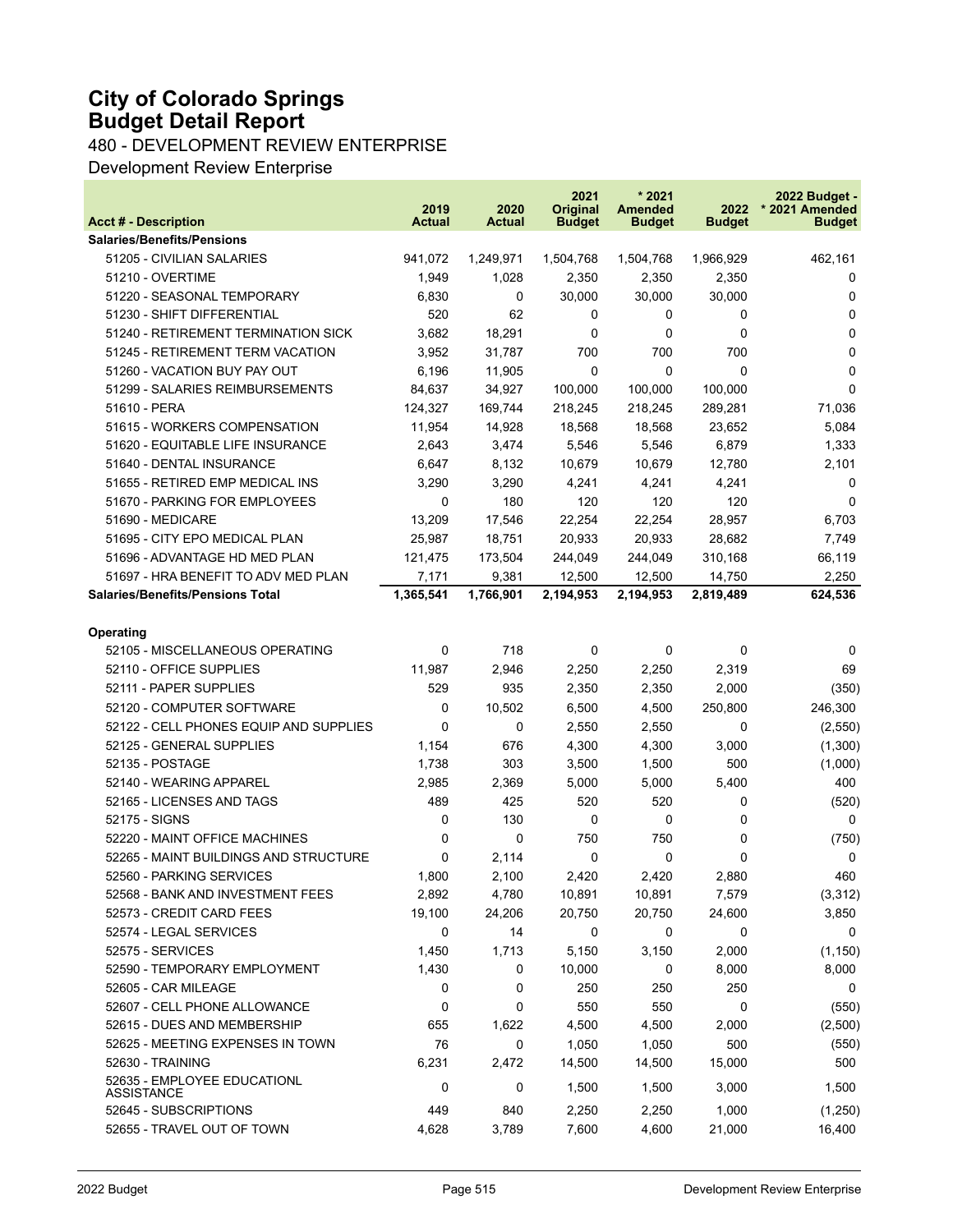## **City of Colorado Springs Budget Detail Report**

480 - DEVELOPMENT REVIEW ENTERPRISE

Development Review Enterprise

|                                    | 2019          | 2020          | 2021<br><b>Original</b> | $*2021$<br><b>Amended</b> | 2022          | 2022 Budget -<br>* 2021 Amended |
|------------------------------------|---------------|---------------|-------------------------|---------------------------|---------------|---------------------------------|
| <b>Acct # - Description</b>        | <b>Actual</b> | <b>Actual</b> | <b>Budget</b>           | <b>Budget</b>             | <b>Budget</b> | <b>Budget</b>                   |
| 52705 - COMMUNICATIONS             | 0             | $\Omega$      | 10,894                  | 1.394                     | $\Omega$      | (1, 394)                        |
| 52706 - WIRELESS COMMUNICATION     | $\Omega$      | $\Omega$      | 748                     | 748                       | $\Omega$      | (748)                           |
| 52725 - RENTAL OF PROPERTY         | 180,003       | 180,209       | 180,003                 | 180,003                   | 180,112       | 109                             |
| 52736 - CELL PHONE AIRTIME         | 0             | $\Omega$      | 230                     | 230                       | 0             | (230)                           |
| 52738 - CELL PHONE BASE CHARGES    | 10.539        | 8,192         | 12,100                  | 8,600                     | 13.100        | 4,500                           |
| 52740 - GENERAL INSURANCE-CITY     | 6,874         | 7,201         | 5,480                   | 5,480                     | 21,000        | 15,520                          |
| 52775 - MINOR EQUIPMENT            | 168           | 4.874         | 8,500                   | 6.500                     | 6.500         | 0                               |
| 52776 - PRINTER CONSOLIDATION COST | 5,904         | 4,728         | 3,630                   | 3,630                     | 6,500         | 2,870                           |
| 52805 - ADMIN PRORATED CHARGES     | 239,448       | 283,402       | 274,451                 | 274,451                   | 387,767       | 113,316                         |
| 52859 - INSURANCE OTHER            | 2,996         | 3,550         | 6,513                   | 6,513                     | 0             | (6, 513)                        |
| 52872 - MAINT FLEET VEHICLES EQP   | 8,432         | 8,786         | 24,279                  | 14,279                    | 13,000        | (1,279)                         |
| 52873 - PRINTING OUTSOURCE         | $\Omega$      | $\Omega$      | 200                     | 200                       | $\Omega$      | (200)                           |
| 52874 - OFFICE SERVICES PRINTING   | 1,452         | 681           | 13,000                  | 3,000                     | 2,000         | (1,000)                         |
| 52999 - COVID19 OPER REIMB         | 0             | (2, 109)      | 0                       | 0                         | $\Omega$      | $\Omega$                        |
| 65160 - RECRUITMENT                | $\Omega$      | $\Omega$      | 2,000                   | 2,000                     | $\Omega$      | (2,000)                         |
| 65275 - COST OF COLLECTION         | 56,200        | 38.082        | 60,000                  | 60,000                    | 45,000        | (15,000)                        |
| 65307 - PENSION EXPENSE            | (269, 975)    | (74, 587)     | 0                       | 0                         | $\Omega$      | 0                               |
| 65313 - OPEB EXPENSE               | 3,874         | (451)         | $\Omega$                | 0                         | 0             | 0                               |
| <b>Operating Total</b>             | 303,508       | 525,212       | 711,159                 | 657,159                   | 1.026.807     | 369,648                         |
| <b>Capital Outlay</b>              |               |               |                         |                           |               |                                 |
| 53010 - OFFICE MACHINES            | $\Omega$      | 531           | 1,426                   | 1,426                     | 1,000         | (426)                           |
| 53020 - COMPUTERS NETWORKS         | 3,173         | 23,978        | 18,500                  | 18,500                    | 13,000        | (5,500)                         |
| 53030 - FURNITURE AND FIXTURES     | $\Omega$      | 3,670         | 9,335                   | 7,335                     | 7,000         | (335)                           |
| 53070 - VEHICLES REPLACEMENT       | 54,904        | 27,834        | 25,000                  | 81,000                    | 35,000        | (46,000)                        |
| <b>Capital Outlay Total</b>        | 58,077        | 56,013        | 54,261                  | 108,261                   | 56,000        | (52, 261)                       |
| <b>Grand Total</b>                 | 1,727,126     | 2,348,126     | 2,960,373               | 2,960,373                 | 3,902,296     | 941,923                         |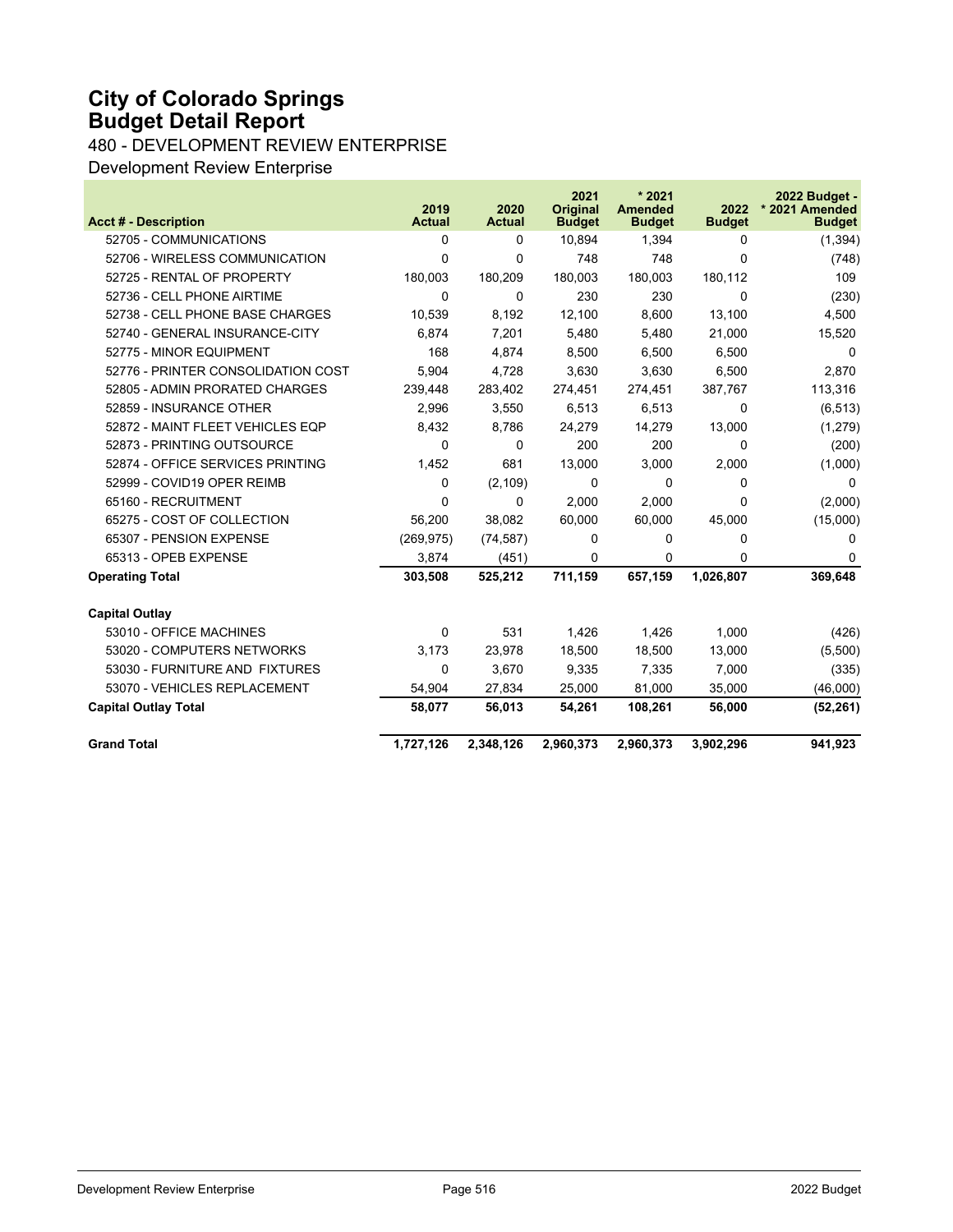# **City of Colorado Springs Budget Detail Report**

480 - DEVELOPMENT REVIEW ENTERPRISE

Development Review Enterprise

|                                        | 2019          | 2020          | 2021<br><b>Original</b> | $*2021$<br><b>Amended</b> | 2022          | 2022 Budget -<br>* 2021 Amended |
|----------------------------------------|---------------|---------------|-------------------------|---------------------------|---------------|---------------------------------|
| <b>Acct # - Description</b>            | <b>Actual</b> | <b>Actual</b> | <b>Budget</b>           | <b>Budget</b>             | <b>Budget</b> | <b>Budget</b>                   |
| <b>Revenue</b>                         |               |               |                         |                           |               |                                 |
| 43180 - GAIN LOSS INV MKT VALUE        | 88,350        | 84,915        | $\Omega$                | $\Omega$                  | $\Omega$      | $\Omega$                        |
| 43356 - DEVELOPMENT REVIEW FEES        | 0             | 3,462         | $\Omega$                | 0                         | $\Omega$      | $\Omega$                        |
| 43357 - CONSTRUCTION PLAN REVIEW       | 401,578       | 495,582       | 461,750                 | 461,750                   | 461,750       | $\Omega$                        |
| 43360 - INTERIOR FINISH/REMODEL        | 0             | 70            | 0                       | 0                         | $\Omega$      | $\Omega$                        |
| 43361 - RESIDENTIAL HILLSIDE           | 1,200         | 840           | 2,000                   | 2,000                     | 2,000         | $\Omega$                        |
| 43362 - EXTRATERRITORIAL INSPECTIONS   | 7,183         | 3,158         | 2,500                   | 2,500                     | 2,500         | $\Omega$                        |
| 43363 - TRIP FEES                      | 44,060        | 52,650        | 44,000                  | 44,000                    | 44,000        | $\Omega$                        |
| 43364 - LIMITED REVIEW FEES            | 0             | 0             | 2,000                   | 2,000                     | 2,000         | $\Omega$                        |
| 43365 - PERMIT RENEWAL FEES            | 680           | 620           | 100                     | 100                       | 100           | 0                               |
| 44025 - CASH OVER SHORT                | 347           | $\Omega$      | 0                       | $\Omega$                  | 0             | 0                               |
| 44040 - SALE OF PROPERTY               | (2,560)       | (3,734)       | 0                       | 0                         | 0             | $\Omega$                        |
| 44050 - GAIN LOSS ON SALE OF ASSETS    | 2,560         | 3,734         | $\Omega$                | $\Omega$                  | $\Omega$      | $\Omega$                        |
| 44077 - ZONING SYSTEM FEES             | 0             | $\Omega$      | 500                     | 500                       | 500           | $\Omega$                        |
| 45763 - ADMINISTRATIVE SERVICES FEES   | 1.563.842     | 1.316.560     | 1.200.000               | 1.200.000                 | 1.400.000     | 200,000                         |
| 45771 - ALARM SYSTEM PERMIT            | 299,584       | 394,803       | 255,000                 | 255,000                   | 300,000       | 45,000                          |
| 45774 - FIXED FIRE PROTECTION          | 28,671        | 37,534        | 32,500                  | 32,500                    | 32,500        | 0                               |
| 45778 - REVOCABLE/PRESCRIBED PERMITS   | 0             | 1,096         | 0                       | 0                         | $\Omega$      | 0                               |
| 45780 - SPECIAL/RE-INSPECTIONS         | 42.082        | 30,080        | 28.800                  | 28.800                    | 28,800        | 0                               |
| 45781 - SPRINKLER PERMIT FEES          | 340,502       | 559,151       | 476,750                 | 476,750                   | 476,750       | $\Omega$                        |
| 45785 - OFF DUTY INSPECTIONS           | 5.244         | 3.239         | 2.800                   | 2,800                     | 2,800         | $\Omega$                        |
| 45787 - WATER MAIN HYDRANT PLAN REVIEW | 62,795        | 71,828        | 29,600                  | 29,600                    | 55,000        | 25,400                          |
| 45789 - PRE PLAN/COURTESY INSPECTIONS  | 3,736         | 1,840         | 500                     | 500                       | 500           | 0                               |
| 45794 - OVERTIME PLAN REVIEW           | 2,803         | 6,438         | 9,750                   | 9,750                     | 9,750         | 0                               |
| 45957 - FINES/WORK WO PERMIT           | 7,395         | 8,730         | 9,000                   | 9,000                     | 9,000         | $\Omega$                        |
| 46025 - INTEREST                       | 129,653       | 147,875       | 99,000                  | 99,000                    | 84,450        | (14, 550)                       |
| 46170 - REIMBURSEMENT FR OTHER FUNDS   | 47,103        | 121,344       | 35,000                  | 35,000                    | 80,000        | 45,000                          |
| <b>Revenue Total</b>                   | 3,076,808     | 3,341,815     | 2,691,550               | 2,691,550                 | 2,992,400     | 300,850                         |

\* 2021 Amended Budget as of 8/13/2021